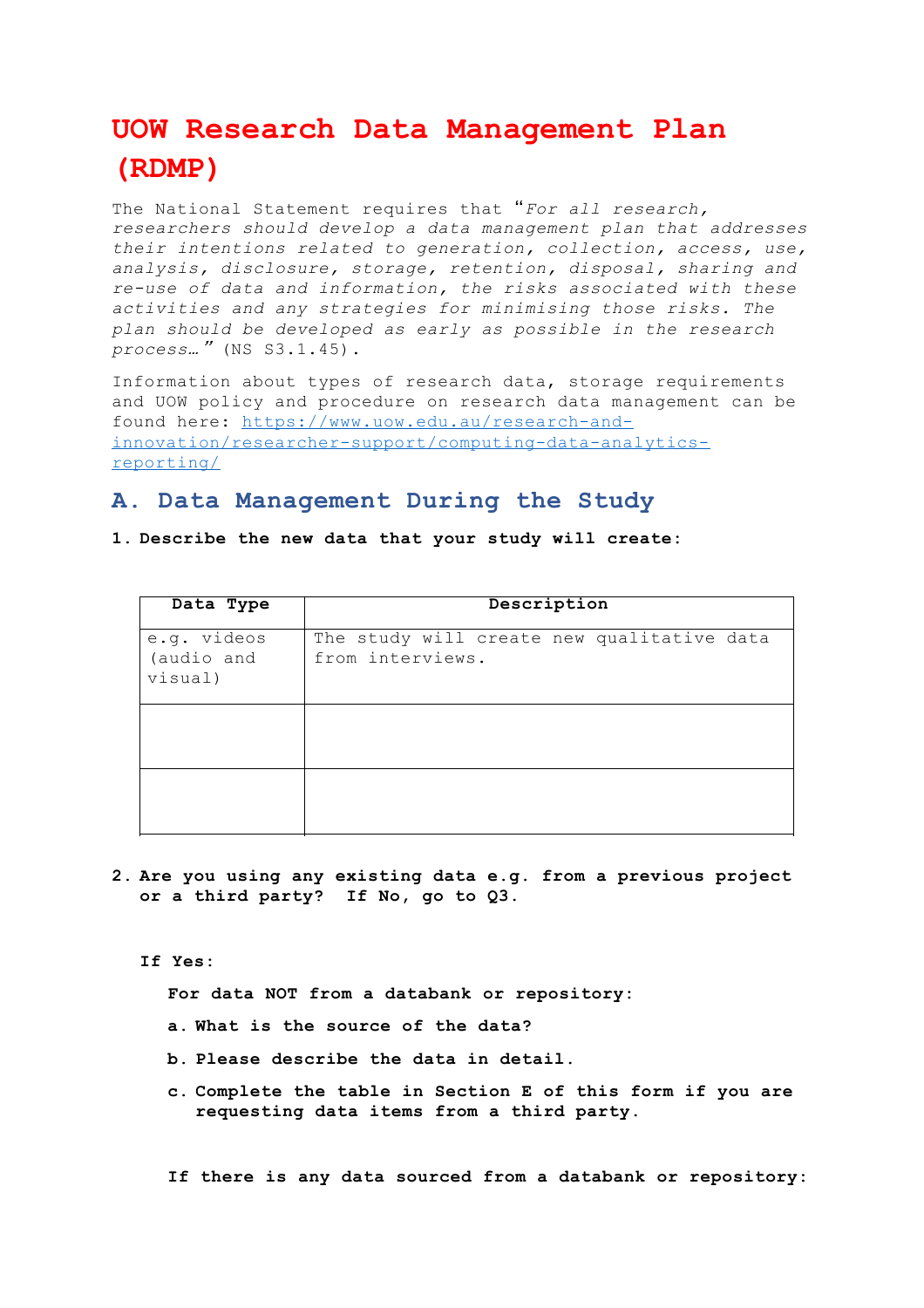- **d. Identify the databank/repository.**
- **e. Detail the data items that will be accessed in the table in Section E of this form.**
- **f. Describe the access arrangements to the databank/repository.**
- **g. Please include copies of any correspondence regarding permission to access this information from a responsible officer of the agency.**
- **3. Will it be possible to identify or re-identify individuals from any of the data being collected or used?** *In addition to direct identifiers such as name and address, combinations of data such as age, gender and postcode with another piece of personal information (e.g. medical condition, court date) may make data re-identifiable.*
- **4. If you answered 'Yes' to Q3, will potentially identifying information be removed from the data during the study or prior to publication of the dataset or other project outputs?**

**If so, please provide the following details:**

| Data Type                            | For pre-<br>existing data<br>from another<br>source, will<br>the de-<br>identificatio<br>n be<br>completed<br>before the<br>records are<br>provided to<br>the<br>researcher? | How will the<br>information<br>be de-<br>identified?         | When                        | By Whom                                                                                            |
|--------------------------------------|------------------------------------------------------------------------------------------------------------------------------------------------------------------------------|--------------------------------------------------------------|-----------------------------|----------------------------------------------------------------------------------------------------|
| e.g.<br>interview<br>transcript<br>S | n/a                                                                                                                                                                          | Names and<br>other<br>personal<br>details will<br>be removed | Prior to<br>publicatio<br>n | Dr D Smith<br>The<br>researcher<br>will<br>require<br>the<br>identifyin<br>q<br>informatio<br>n to |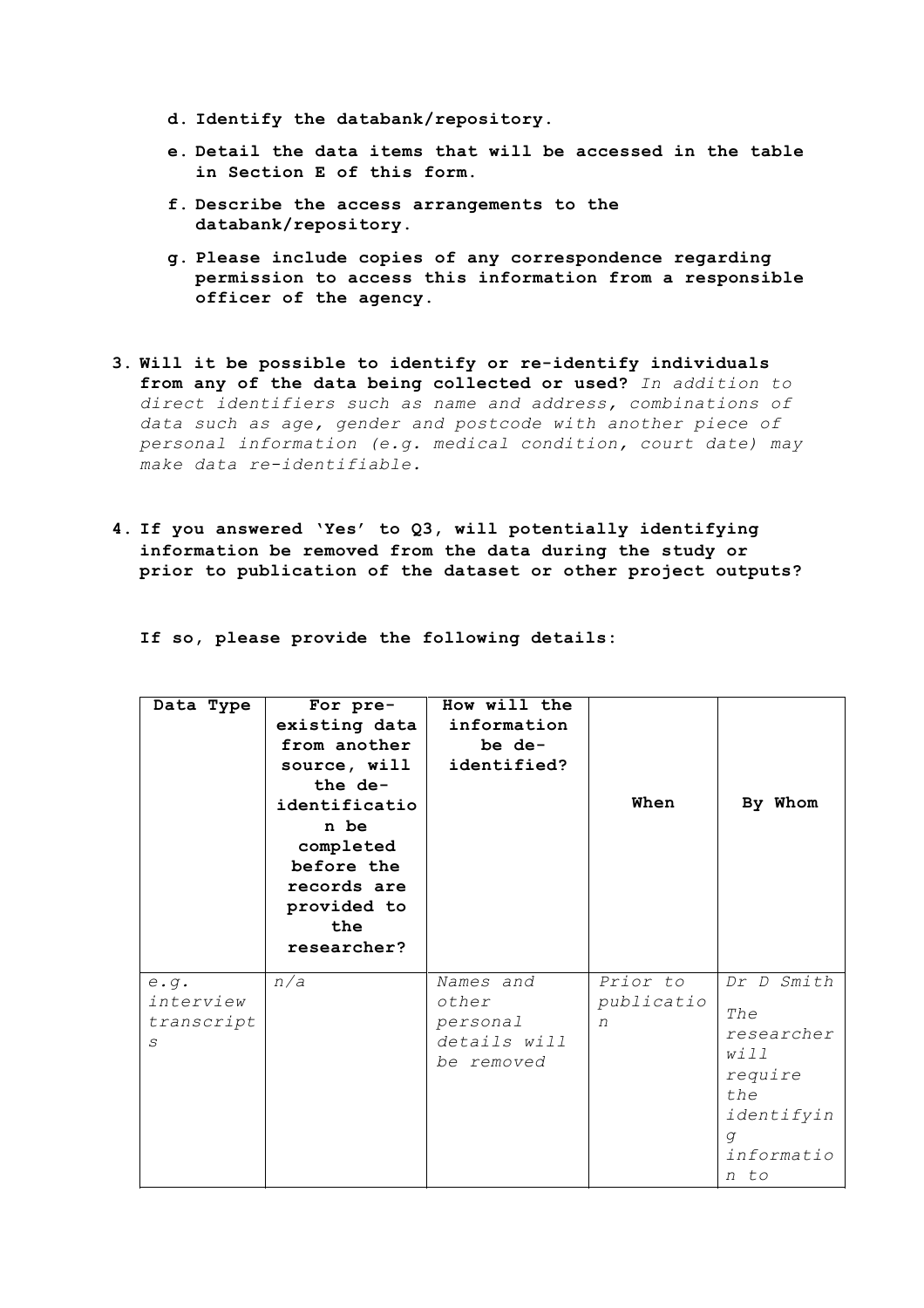| $\overline{n/a}$ | Names and<br>other<br>personal<br>details will<br>be removed | Prior to<br>publicatio<br>n | Dr D Smith<br>The<br>researcher<br>will<br>require<br>the<br>identifyin<br>g<br>informatio<br>n to<br>analyse<br>the<br>results,<br>but will<br>remove<br>identifyin<br>$\mathcal{G}% _{0}$<br>informatio<br>n before<br>publishing<br>$\bullet$ |
|------------------|--------------------------------------------------------------|-----------------------------|--------------------------------------------------------------------------------------------------------------------------------------------------------------------------------------------------------------------------------------------------|
|                  |                                                              |                             |                                                                                                                                                                                                                                                  |
|                  |                                                              |                             |                                                                                                                                                                                                                                                  |

### **5. Please provide details of the storage option/s for the data during the study.**

*Storage options may include the following:*

- *Non-digital data (please provide details)*
- *UOW Cloudstor*
- *UOW S3 (StorageGrid)*
- *Google Cloud Platform (GCP)*
- *High Performance Computing (HPC) Locations*
- *Survey Platform (e.g. Redcap, Qualtrics etc.)*
- *Electronic Notebook*
- *Code Repository*
- *Other (please provide details)*
- *Non-UOW location (please provide details)*

*When considering storage options, consider whether the data is sensitive ie. identifiable personal and health/medical data, indigenous data or commercial-in-confidence data.*

*For information on the different options at UOW please refer to the Research Data Storage page*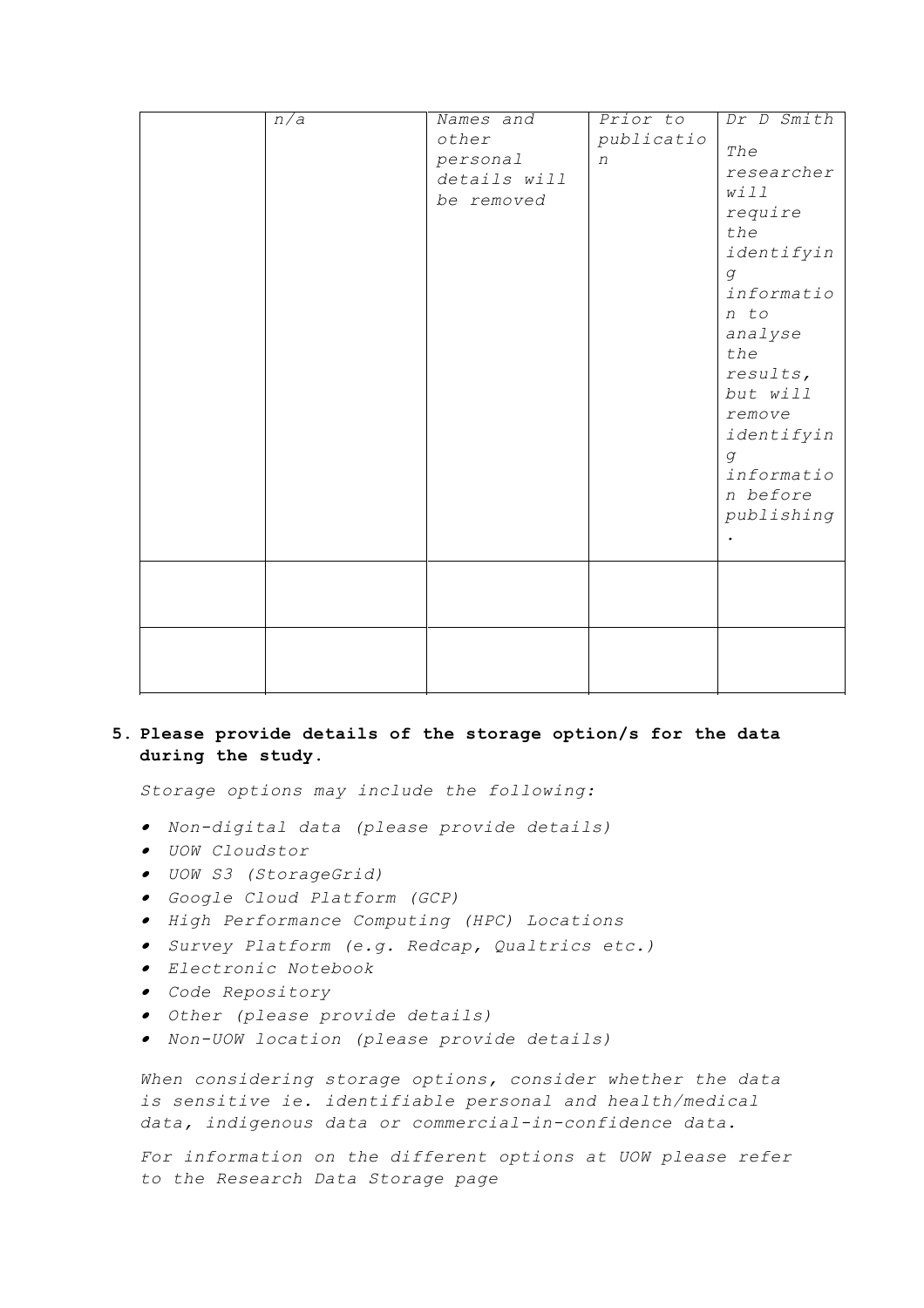*(https://www.uow.edu.au/research-and-innovation/researchersupport/computing-data-analytics-reporting/research-datamanagement-and-storage/ )*

| Data Type               | Storage Option/s | How will data be<br>regularly backed-up<br>during the study?      |
|-------------------------|------------------|-------------------------------------------------------------------|
| e.9.<br>transcript<br>S | UOW Cloudstor    | Cloudstor<br>automatically<br>provides backups to<br>tape storage |
|                         |                  |                                                                   |
|                         |                  |                                                                   |

**6. Please provide details of the security arrangements in place for storage and transfer of the data from the point of collection to completion of the study.** *E.g. Stored on password protected laptop during the data collection phase, transferred in encrypted format, stored on UOW Cloudstor during data analysis stage and after completion of the study.*

# **B. Post Study Data Retention and Disposal**

**7. Please specify all data format/s and storage locations which will be utilised after the study (data collection/analysis/publication) is completed. For digital storage the location of the server should be included.**

*Storage options may include the following:*

- *Non-digital data (please provide details)*
- *UOW Cloudstor*
- *UOW S3 (StorageGrid)*
- *Google Cloud Platform (GCP)*
- *High Performance Computing (HPC) Locations*
- *Survey Platform (e.g. Redcap, Qualtrics etc.)*
- *Electronic Notebook*
- *Code Repository*
- *Other (please provide details)*
- *Non-UOW location (please provide details)*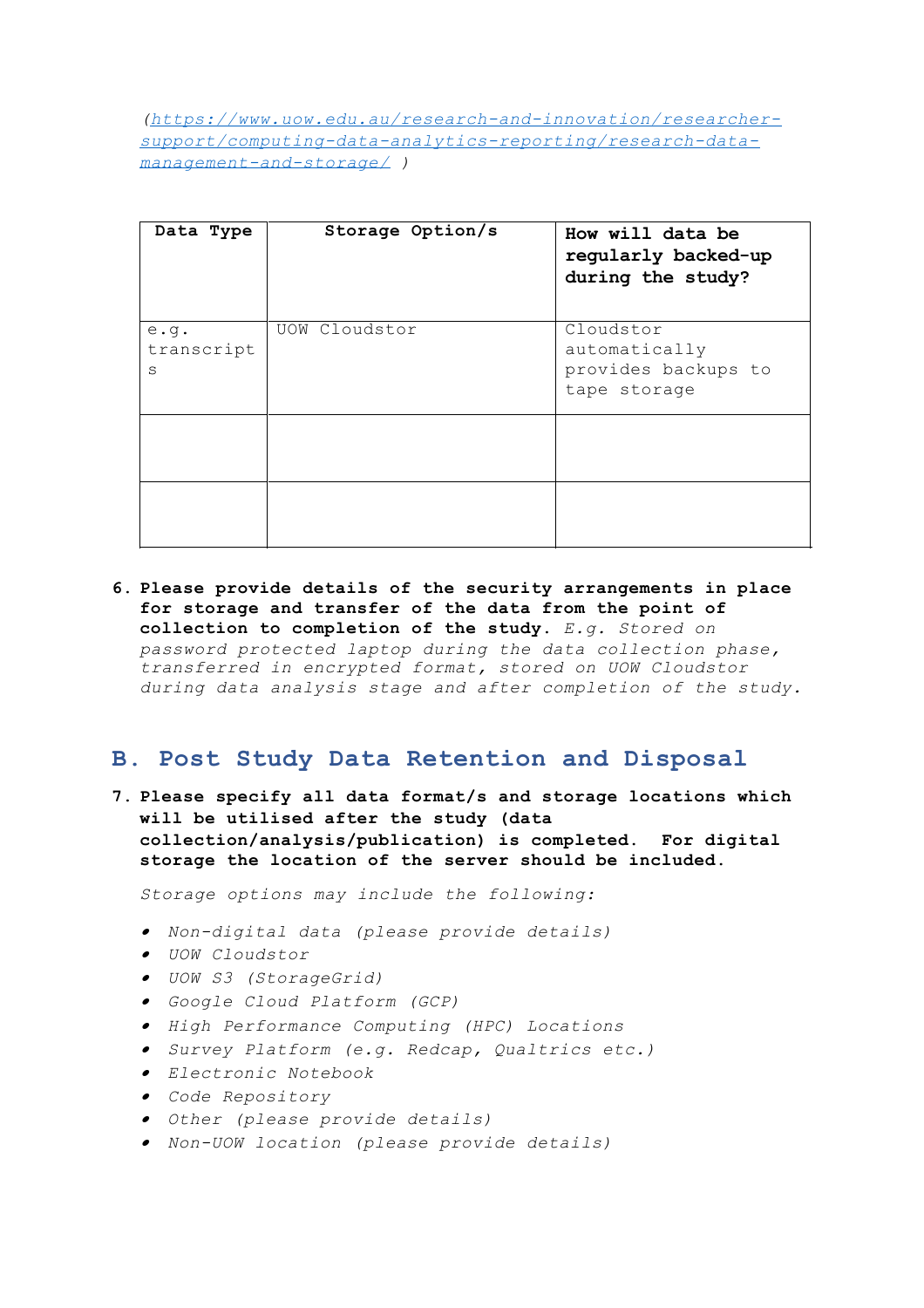*When considering storage options, consider whether the data is sensitive i.e. identifiable personal and health/medical data, indigenous data or commercial-in-confidence data.*

*For information on the different options at UOW please refer to the Research Data Storage page (https://www.uow.edu.au/research-and-innovation/researchersupport/computing-data-analytics-reporting/research-datamanagement-and-storage/ )*

| Data Type               | Format           | Storage Option/s | What security<br>arrangements<br>will be in<br>place?     |
|-------------------------|------------------|------------------|-----------------------------------------------------------|
| e.g.<br>Transcript<br>S | Digital<br>files | UOW Cloudstor    | Cloudstor<br>automatically<br>provides data<br>encryption |
|                         |                  |                  |                                                           |
|                         |                  |                  |                                                           |

- **8. How long will the data be stored?** *The categories below are provided as a guide, and are the minimum requirements under the NSW State Records Act as detailed in the 'General retention and disposal authority: higher and further education (GA47)' (see NSW State Archives webpage).*
	- *5 years (general research)*
	- *7 years (contract/consultancy related)*
	- *15 years (clinical research on human subjects)*
	- *20 years (potential long-term effects on human subjects/environment)*
	- *Permanent (gene therapy and data of major national/international significance)*
	- *Data is not being stored beyond the study (data collection/analysis/publication) - please provide a reason why below.*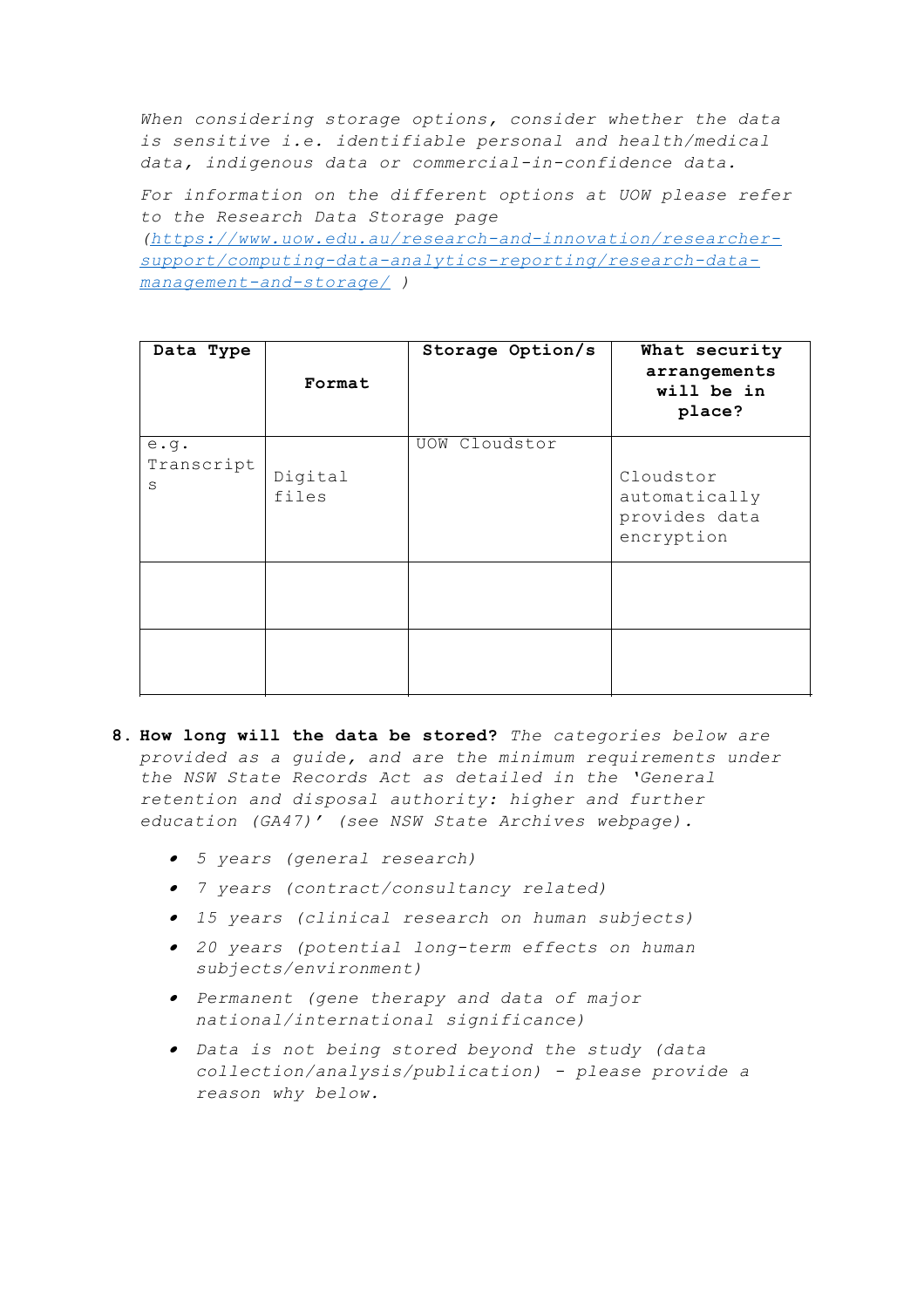#### **9. If the data is being disposed of after this period, how will this be done?**

*Data should be disposed of securely. This is essential for sensitive data. For information on research data disposal at UOW please refer to the Research Data Storage page (https://www.uow.edu.au/research-and-innovation/researchersupport/computing-data-analytics-reporting/research-datamanagement-and-storage/ )*

## **C. Data Ownership, Access and Sharing**

#### **10. Who will own the data? Will data ownership remain the same during and after the study?**

*In general, research data and its associated intellectual property will be owned by UOW, unless otherwise specified in funding agreements or agreed in writing by all parties involved in the project prior to its commencement. See Research Data Management Policy https://documents.uow.edu.au/content/groups/public/@web/@gov/ documents/doc/uow116802.pdf*

- **11. Who will have access to the data during the research? Please specify individuals and/or categories of people who will have access. How will this access be managed (e.g. through a formal process with a custodian or a password protected shared drive)? Please provide details.**
- **12. Who will have access to the data on completion of the research and how will this access be managed (e.g. through a formal process with a custodian or a password protected shared drive)? Please provide details.**

*If the IP belongs to UOW then the data must remain accessible to at least one member of UOW staff (UOW Research Data Management Policy).*

**13. Will any part of the data be published or retained for use in other research projects in the future? If No, go to Q14.**

**If Yes, it may be beneficial to licence or otherwise identify your dataset to assist accurate data citation from publications:**

*Consider applying a licence to your data to enable*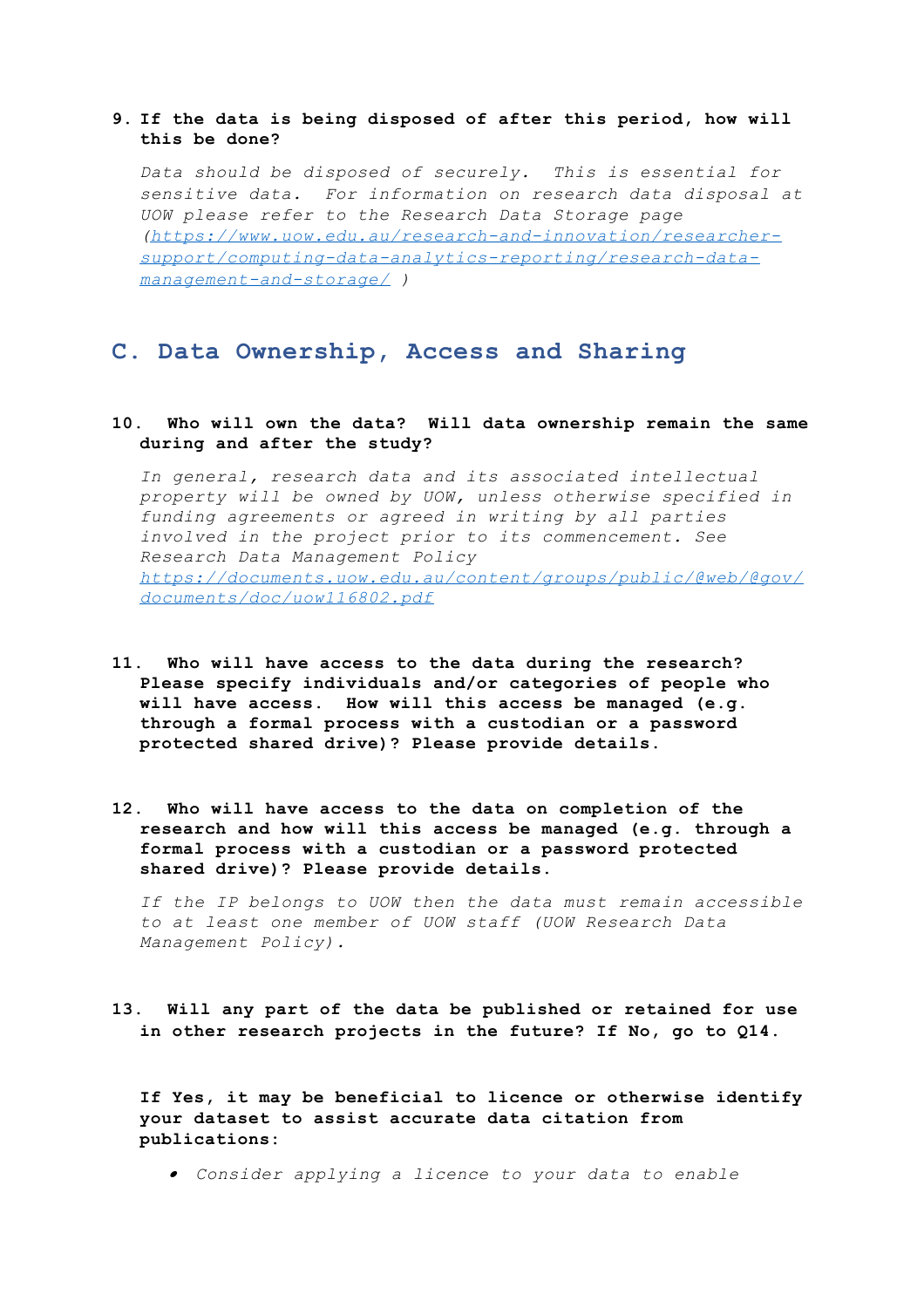*others to understand how your data can be used. (For additional information, refer to https://www.ands.org.au/working-with-data/publishing-andreusing-data/licensing-for-reuse)*

- *Consider obtaining a Persistent Identifier for your data: UOW library uses the DataCite service to assign Digital Object Identifiers (DOIs) to research data projects upon request. For further information or to request a DOI from the library, email researchpubs@uow.edu.au*
- **a. Will any part of the data be deposited in a databank or repository?**

**If Yes, please provide the following:**

- **Name of databank:**
- **Form in which data will be stored (identifiable/reidentifiable/non-identifiable):**
- **How access is managed:**
- **Purposes for which data will be used or disclosed:**
- **Restrictions on use of data:**
- **Data Custodian's name:**
- **Position:**
- **Organisation:**
- **b. Will any part of the data be shared with other parties other than via a databank (e.g. collaborators on related projects)?**
	- **If Yes,**
		- **i. What data will be shared/published/archived and in what form (individually identifiable/reidentifiable/non-identifiable)?**
		- **ii. On what condition/s will this data be shared?**
		- **iii. What arrangements will be in place to ensure that privacy and confidentiality of the data is maintained?**
- **c. Has consent been obtained from participants for this future data use or data sharing?**

*If you anticipate that you will wish to share, re-use or*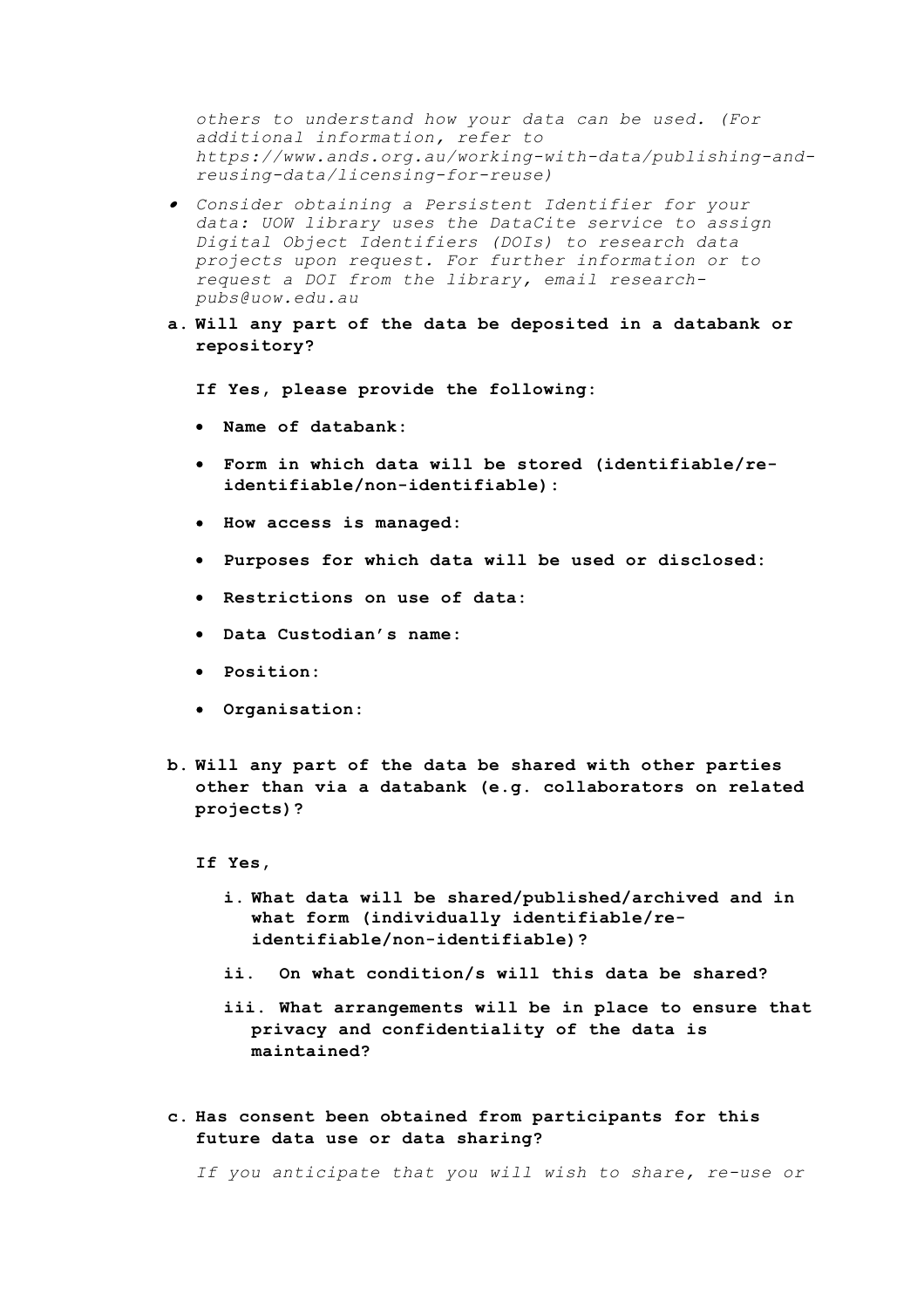*publish any part of the data you will generally need to obtain consent for this. The consent will need to specify the nature of the expected use and the extent to which the data will be de-identified.*

**14. What information from this Research Data Management Plan will be communicated to potential participants, and how will this be done?**

## **D. Researcher Acknowledgement**

### **15. The National Statement on Ethical Conduct in Human Research states:**

"*When multiple researchers are collaborating on collection, storage and/or analysis of data or information, they should agree to the arrangements for custodianship, storage, retention and destruction of those materials, as well as to rights of access, rights to analyse/use and re-use the data or information and the right to produce research outputs based upon them. Researchers should consider whether any intellectual property will be generated by the project and agree on the ownership of any intellectual property created. Agreements on such arrangements and ownership need not necessarily be in the form of a contractual document, but should facilitate a clear resolution of these issues*" (NS 3.1.44).

**Are all involved researchers in agreeance with the terms of IP/data ownership, storage, retention, destruction, rights of access, rights to analyse/use and re-use the data or information and the right to produce research outputs based upon them, as outlined in this Research Data Management Plan?**

# **E. Data Table**

This table is only required if you answered 'YES' to Q2.

| Data | Date  | Number  | Data          | Has the data |
|------|-------|---------|---------------|--------------|
| Item | Range | of      | Custodian/    | custodian    |
|      |       | records | Source of the | agreed to    |
|      |       | to be   | information   | provide the  |
|      |       | accesse | to be         | data or      |
|      |       | d       | collected     | allow access |
|      |       |         |               | to the data? |